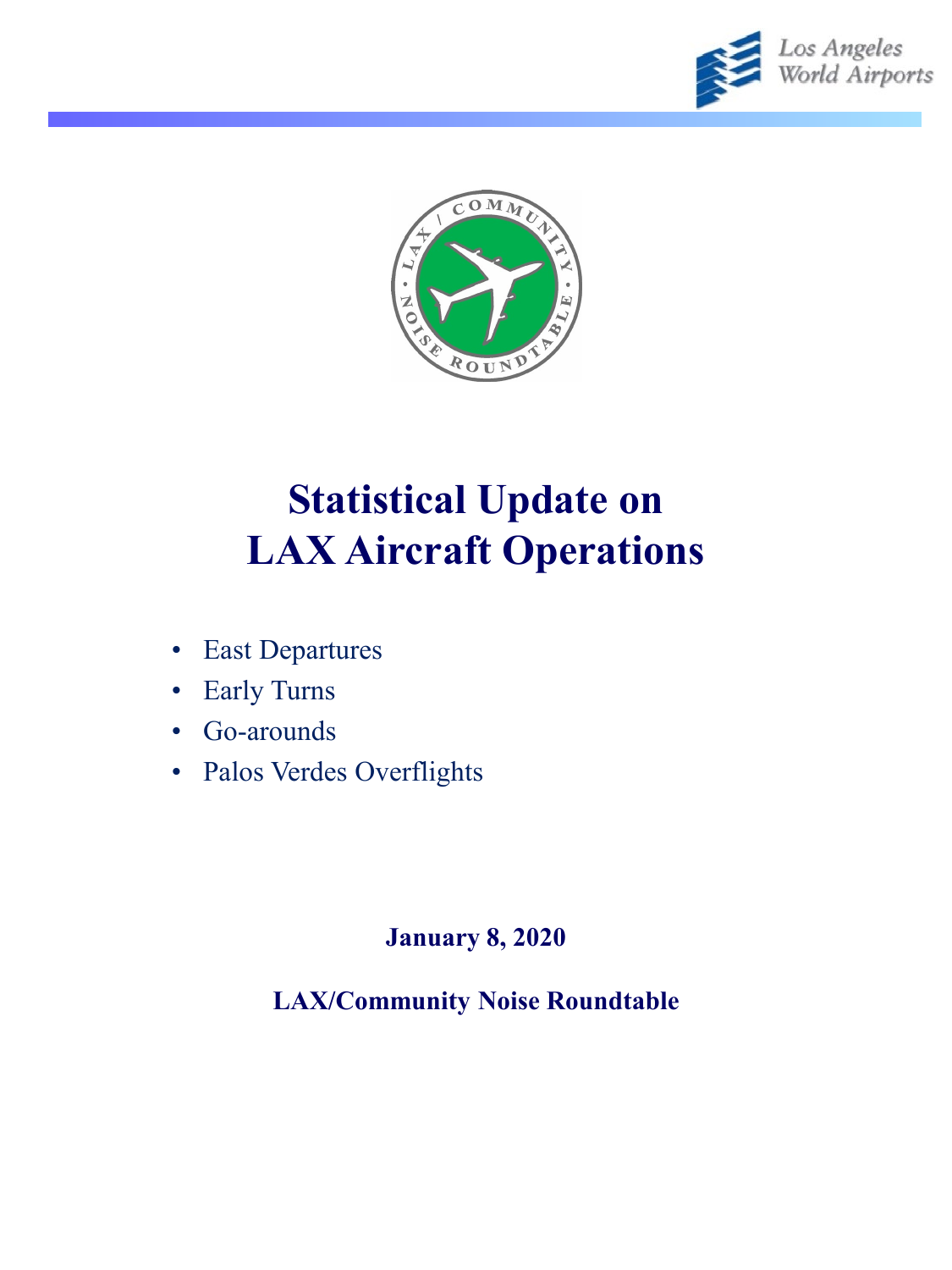### Non-Conforming East Departures Midnight to 6:30 AM



The graphs below show a summary of aircraft operations departing to the east while the airport is still conducting westerly departures between midnight and 6:30 a.m. These individual easterly departures usually occur when the pilot of a heavy aircraft (e.g. B747s) determines that the tail wind is too great for the weight of the aircraft and requests to depart east into the wind for aircraft safety.





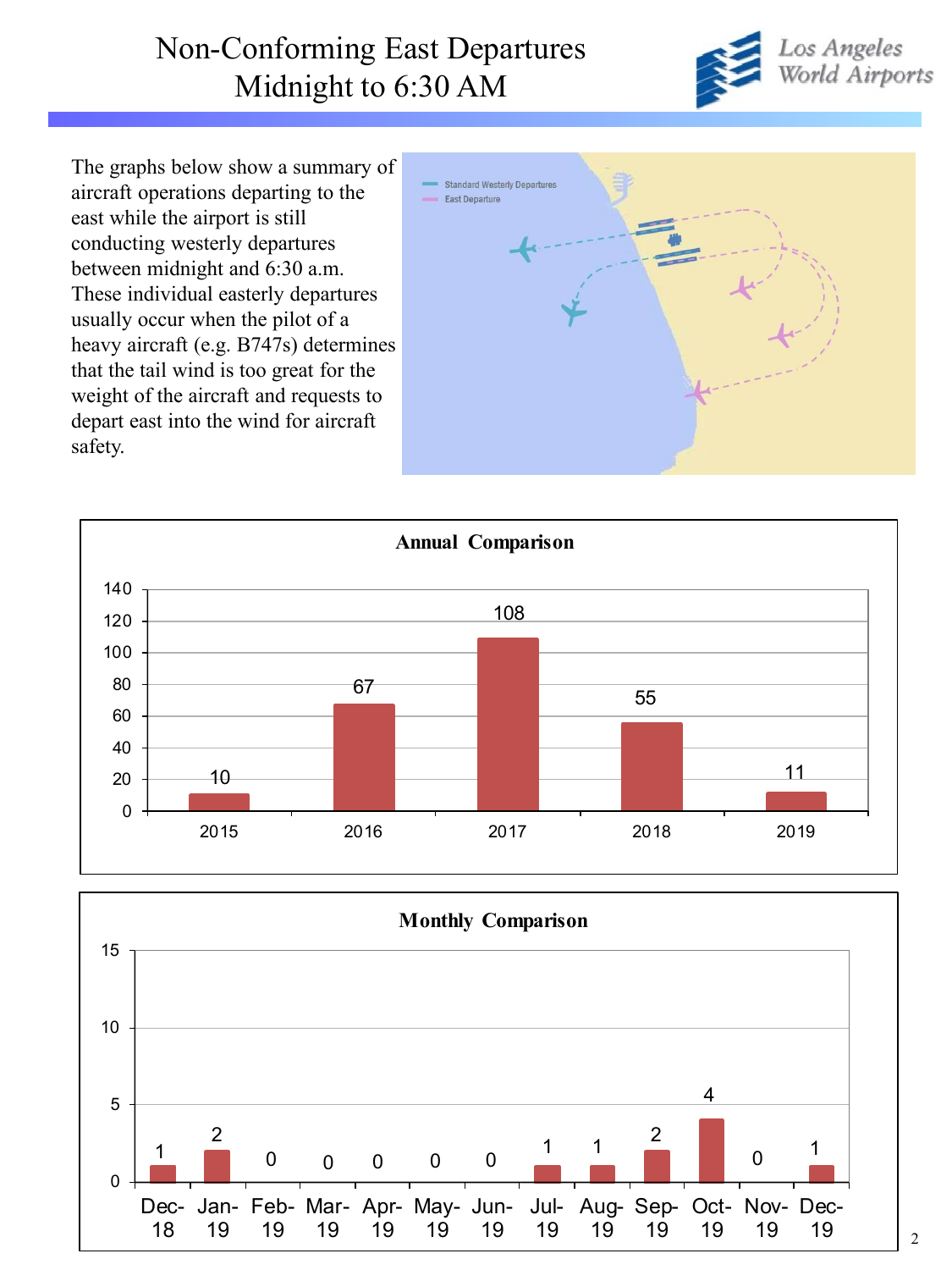# Early Turns



An "early turn" occurs when an aircraft on a westerly departure from any of the four LAX runways initiates a turn prior to reaching the shoreline that results in the aircraft flying over the community to either the north or south of the airport.



#### Annual Comparison



### Monthly Comparison

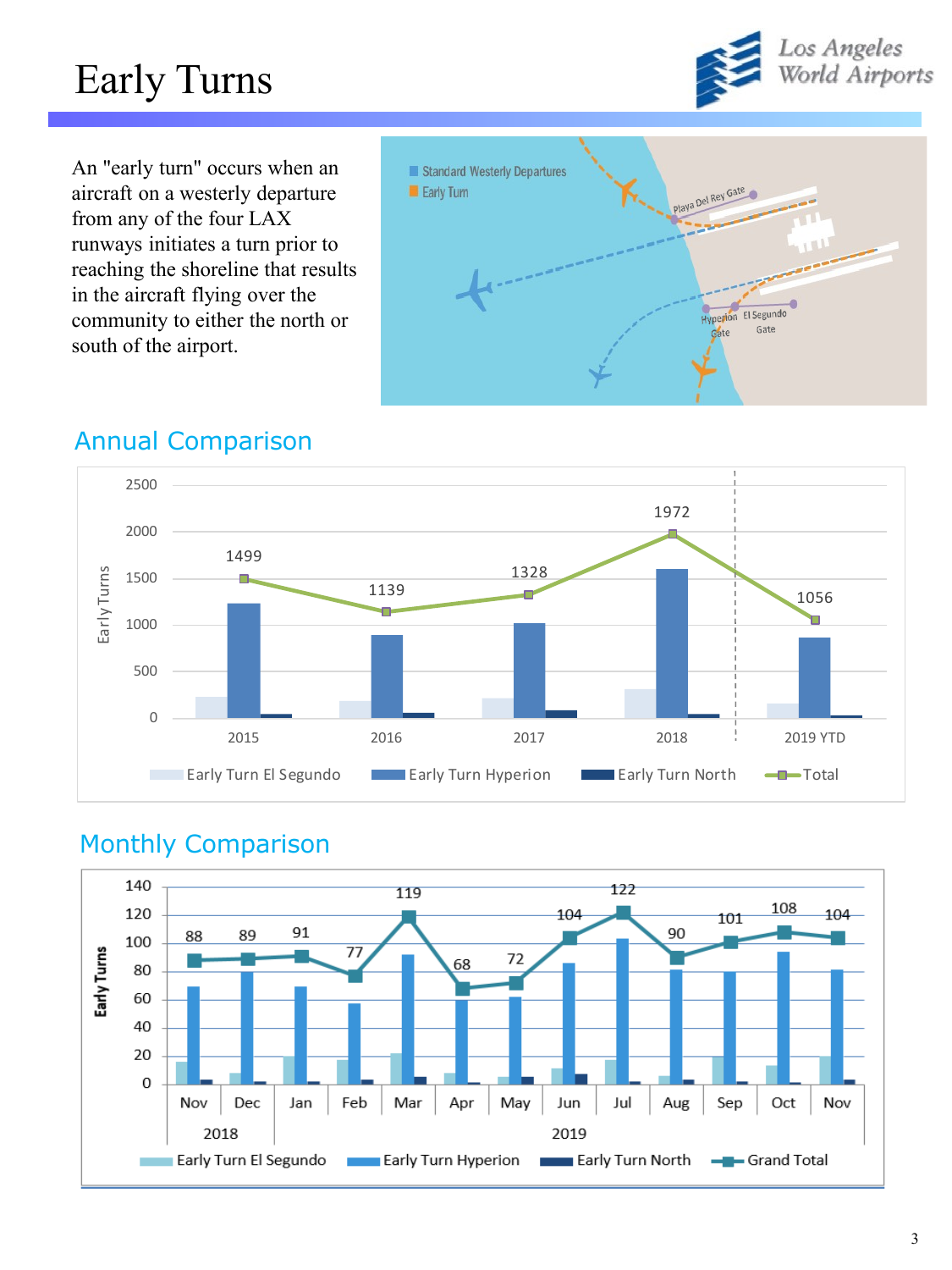# Go-Arounds



Go-arounds usually occur when **Example of Go-arounds** aircraft are unable to land on their first attempt and would have to circle back around to rejoin the arrival route to land at LAX. The graphs below provide statistics for the number of go-arounds at LAX.





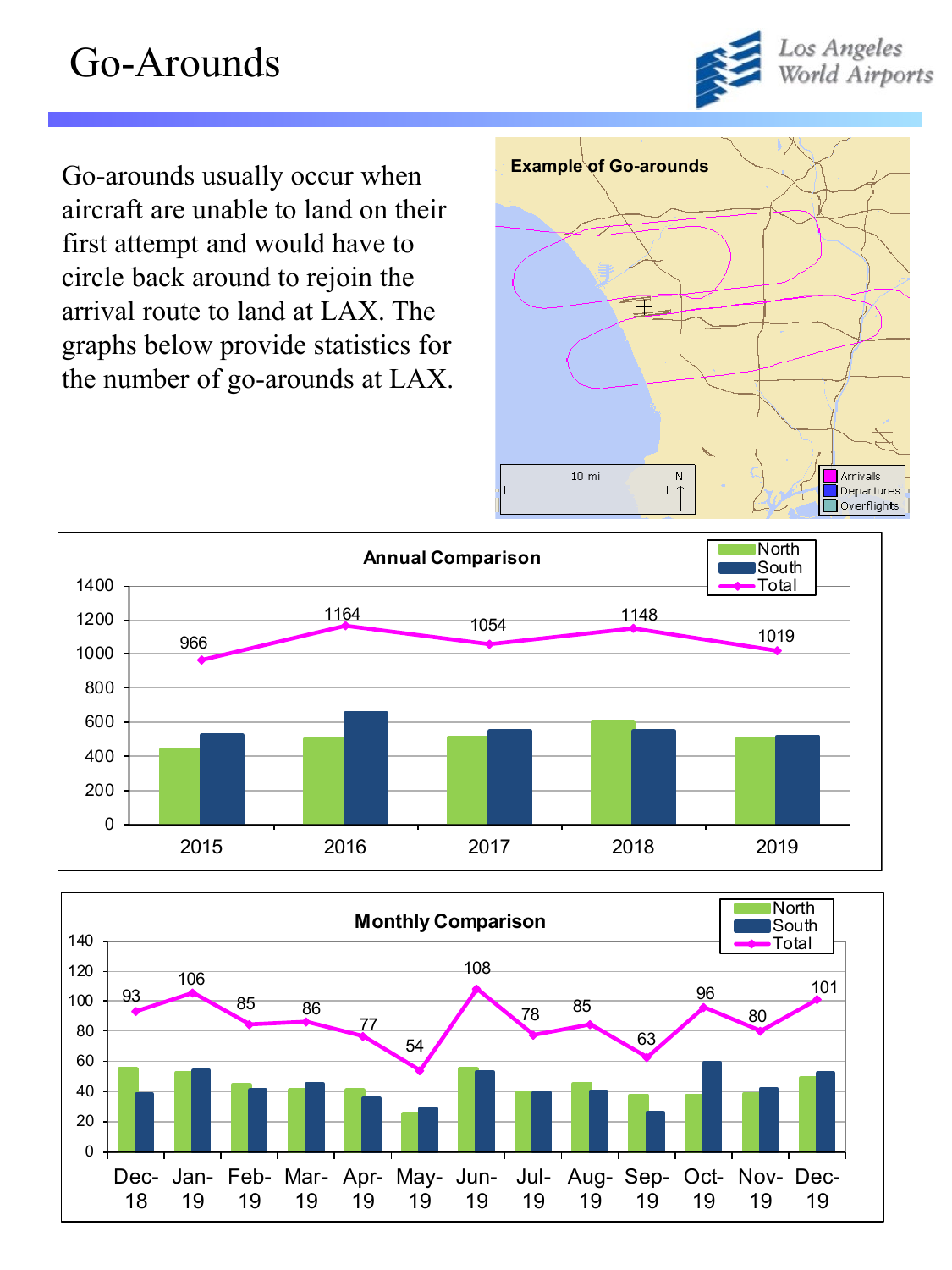## Palos Verdes Peninsula – Turboprop Overflights

The graphs below show statistics of southbound turboprop aircraft that depart from LAX and fly over the Palos Verdes Peninsula, following an established FAA departure route.

**Note:** Prior to SkyWest's fleet mix change (turboprop to jet aircraft) in early 2015, the number of southbound turboprop departures were about 800 per month, with around 300 aircraft flying over the PV Peninsula.

#### Sample Turboprop Departure Flight Track

LAXT







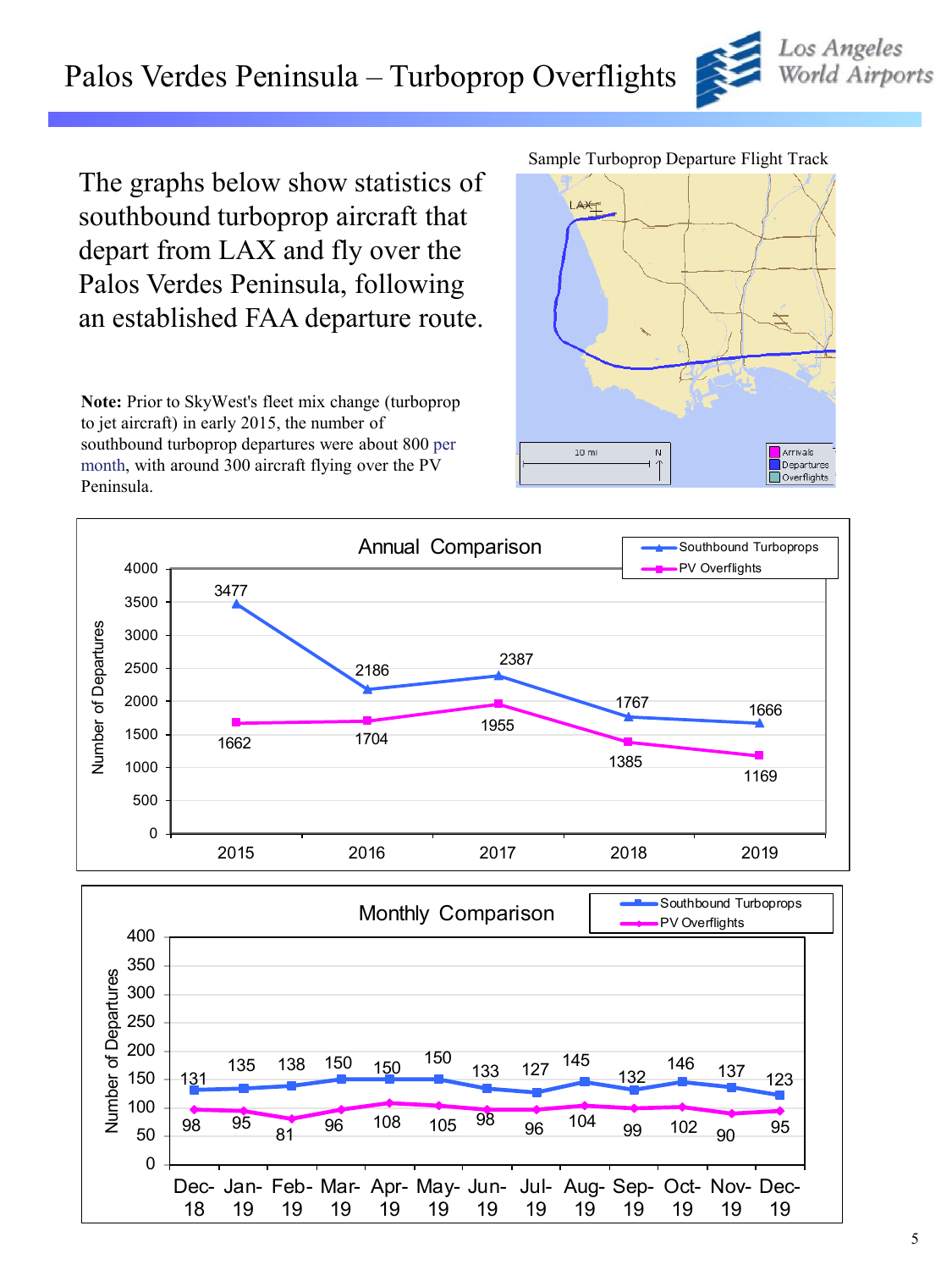

The graphs below show the total number of jets turning south upon departure from LAX and the number of those departures that fly over the Palos Verdes Peninsula.

Sample Jet Departure Flight Track Over PV Peninsula